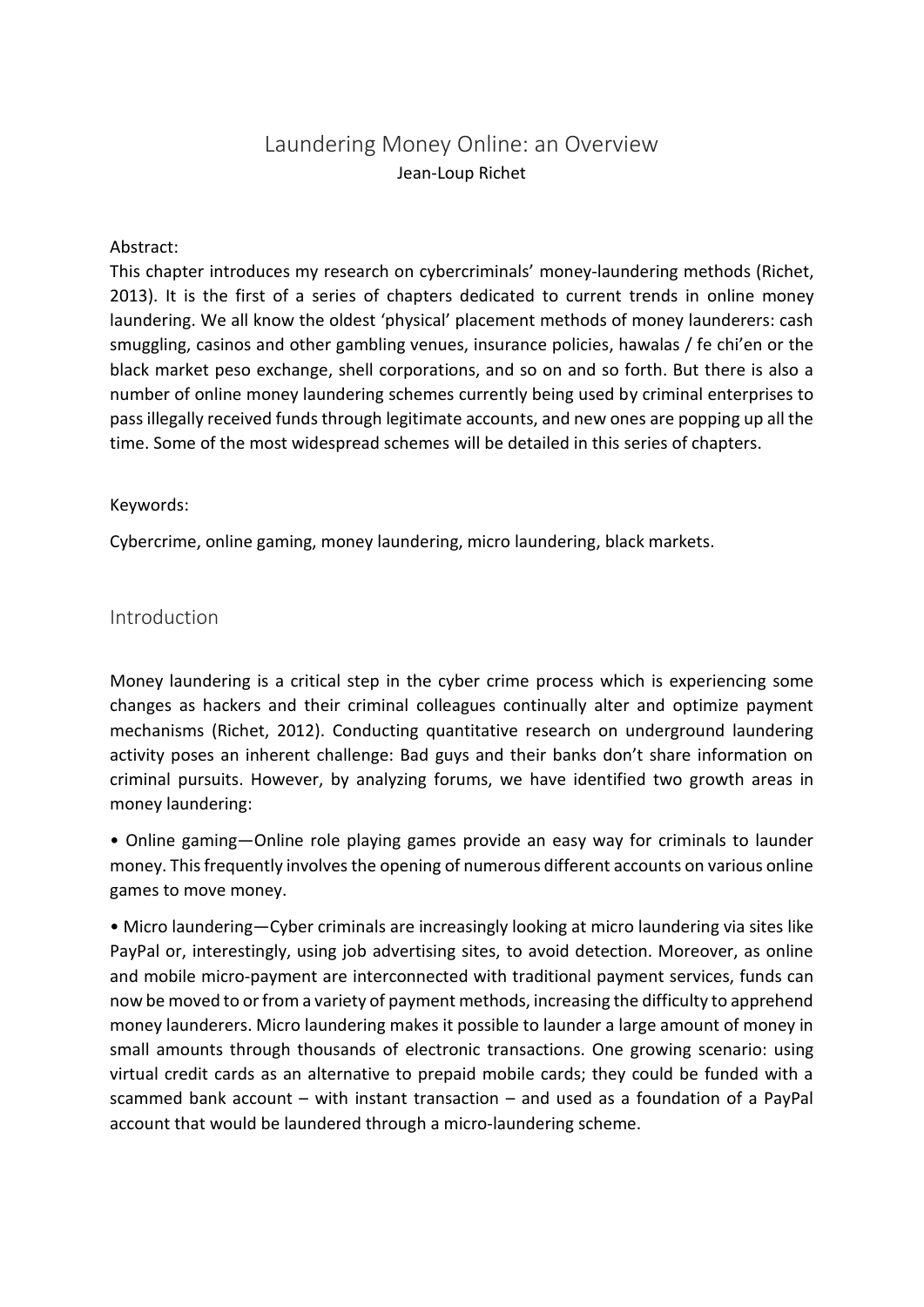# Laundering Money Online: a review of cybercriminals' methods

Millions of transactions take place over the internet each day, and criminal organizations are taking advantage of this fact to launder illegally acquired funds through covert, anonymous online transactions. The more robust and complex the various online marketplaces become the more untraceable methods criminals are finding to pass 'dirty' money into online accounts and pull 'clean' money out of others. The anonymous nature of the internet and the ever evolving technologies available allow numerous opportunities for online money laundering operations to take place. Many of these methods involve using a ruse to pull unsuspecting participants into their money laundering schemes, often with serious financial and legal consequences for victims. The best way for law abiding citizens to avoid becoming complicit in such illegal activities is to stay informed as to the methods criminals are using to pull them in.

We all know the oldest 'physical' placement methods of money launderers: cash smuggling, casinos and other gambling venues, insurance policies (launderers purchase them and then redeem them at a discount, paying fees and penalties but receiving a clean check from the insurance company), hawalas / fe chi'en or the black market peso exchange (informal value transfer system), shell corporations, and so on and so forth. But there is also a number of online money laundering schemes currently being used by criminal enterprises to pass illegally received funds through legitimate accounts, and new ones are popping up all the time. Some of the most widespread schemes are detailed in this article.

## Methodology

Ostensibly, conducting quantitative research on underground laundering activity poses an inherent challenge: Bad guys and their banks don't share information on criminal pursuits. Our approach utilizes an online ethnography, observing large online hacker forums and communities and researching topics related to money laundering on their databases. We used a large variety of keywords, from those linked with payment solutions to those associated with black markets. After a first review, we filtered our data, and discarded irrelevant forum threads. We then analyzed the content of these threads and synthesize our findings into categories that will be explained in following blog posts.

## Reference:

Richet, J.L. (2012). "How to Become a Black Hat Hacker? An Exploratory Study of Barriers to Entry Into Cybercrime." *17th AIM Symposium*.

Richet, J. L. (2013). Laundering Money Online: a review of cybercriminals methods. arXiv preprint arXiv:1310.2368.